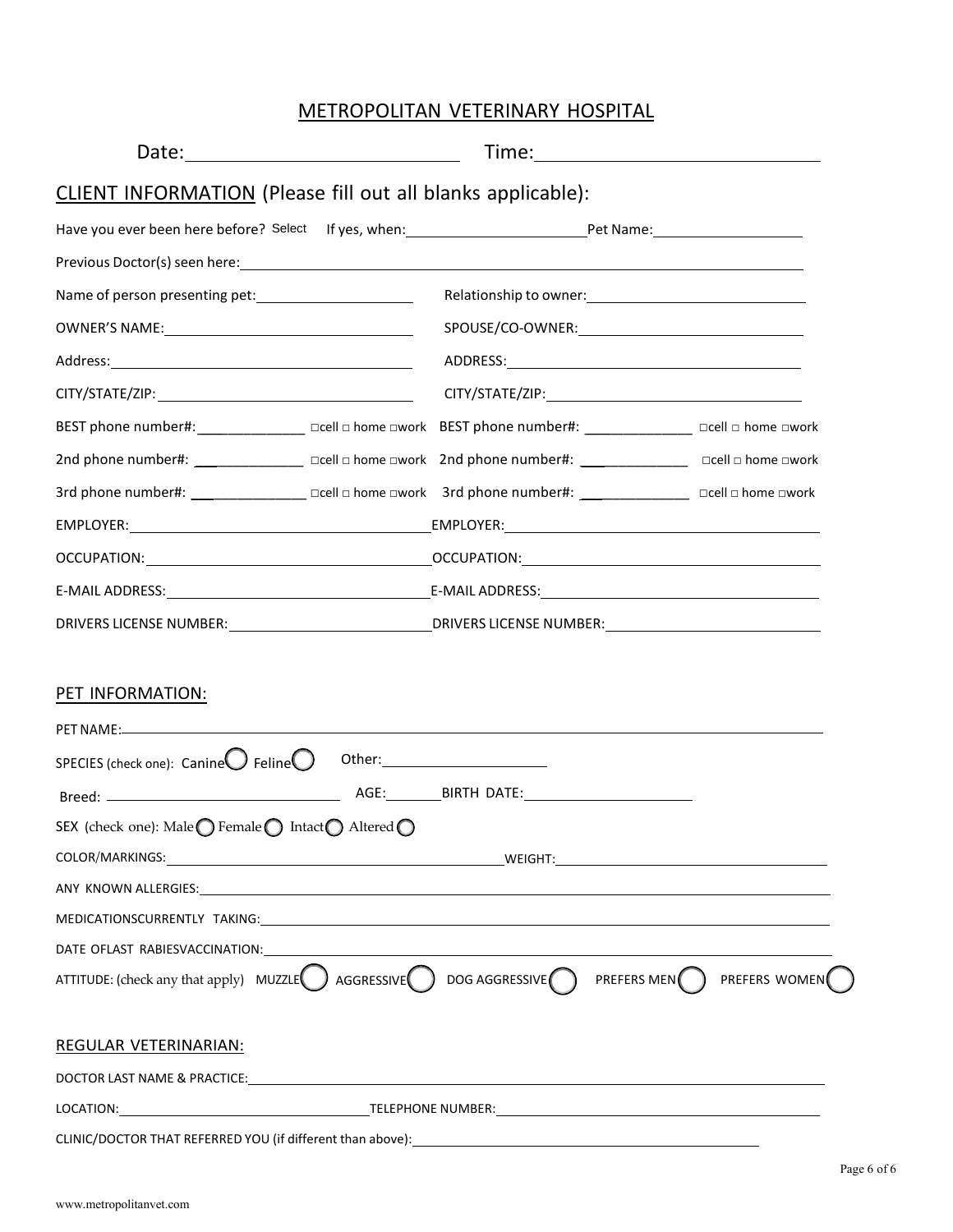### **CARDIOLOGY DIET HISTORY FORM Please answer the following questions about your pet**

| Pet's name:             | Owner's name :                                                                                     | Today's date:                                                                                                          |
|-------------------------|----------------------------------------------------------------------------------------------------|------------------------------------------------------------------------------------------------------------------------|
|                         |                                                                                                    | 1. How would you assess your pet's appetite? (mark an X at the point on the line below that best represents your pet's |
| appetite) Example: Poor |                                                                                                    | <b>Excellent</b>                                                                                                       |
|                         | Poor                                                                                               | <b>Excellent</b>                                                                                                       |
|                         | 2 Have you noticed a change in your pet's appetite over the last 1-2 weeks? (check all that apply) |                                                                                                                        |

- 2. Have you noticed a change in your pet's appetite over the last 1-2 weeks? (check all that apply)  $\Box$  Eats about the same amount as usual  $\Box$  Eats less than usual  $\Box$  Eats more than usual □ Seems to prefer different foods than usual □ Other
- 3. Over the last few weeks, has your pet (check one)  $\square$  Lost weight  $\square$  Gained weight  $\square$  Stayed about the same weight  $\square$  Don't know
- 4. Please list below ALL pet foods, people food, treats, snack, dental chews, rawhides, and any other food item that your pet currently eats. Please include the brand, specific product, and flavor so we know exactly what you pet is eating.

**Food (include specific product and flavor) Form Amount How often? Fed since** Examples are shown in the table – <mark>please provide enough detail that we could go do the store and buy the exact same food</mark>.

| Food (include specific product and flavor)             | <b>Form</b> | Amount              | How often? | <b>Fed since</b> |
|--------------------------------------------------------|-------------|---------------------|------------|------------------|
| Nutro Grain Free Chicken, Lentil, & Sweet Potato Adult | dry         | 1 $\frac{1}{2}$ cup | 2x/day     | Jan 2018         |
| 85% lean hamburger                                     | microwaved  | 3 oz                | 1x/week    | Jan 2015         |
| Pupperoni original beef flavor                         | treat       | ⅓                   | 1x/day     | Aug 2015         |
| Rawhide                                                | treat       | 6 inch twist        | 1x/week    | Dec 2015         |
|                                                        |             |                     |            |                  |
|                                                        |             |                     |            |                  |
|                                                        |             |                     |            |                  |
|                                                        |             |                     |            |                  |
|                                                        |             |                     |            |                  |
|                                                        |             |                     |            |                  |
|                                                        |             |                     |            |                  |

*\*Any additional diet information can be listed on the back of this sheet*

5. Do you give any dietary supplements to your pet (for example: vitamins, glucosamine, fatty acids, or any other supplements)?  $\square Y$ es  $\square N$ o If yes, please list which ones and give brands and amounts:  $\Box$  Yes  $\Box$  No If yes, please list which ones and give brands and amounts:

|    |                                                                                 |  | <b>Brand/Concentration</b>                                                                                                                                                                                                    |                                                                                                            | Amount per day                                                                                                                                                                                                                       |
|----|---------------------------------------------------------------------------------|--|-------------------------------------------------------------------------------------------------------------------------------------------------------------------------------------------------------------------------------|------------------------------------------------------------------------------------------------------------|--------------------------------------------------------------------------------------------------------------------------------------------------------------------------------------------------------------------------------------|
|    | Taurine                                                                         |  |                                                                                                                                                                                                                               | $\blacksquare$ Yes $\blacksquare$ No                                                                       |                                                                                                                                                                                                                                      |
|    | Carnitine                                                                       |  |                                                                                                                                                                                                                               | <b>Dives DNo</b>                                                                                           | the control of the control of the control of the control of the control of the control of                                                                                                                                            |
|    | Antioxidants                                                                    |  |                                                                                                                                                                                                                               |                                                                                                            | <u> Andreas Andreas Andreas Andreas Andreas Andreas Andreas Andreas Andreas Andreas Andreas Andreas Andreas Andreas Andreas Andreas Andreas Andreas Andreas Andreas Andreas Andreas Andreas Andreas Andreas Andreas Andreas Andr</u> |
|    | Multivitamin                                                                    |  |                                                                                                                                                                                                                               |                                                                                                            | <u> 1989 - Johann Barn, amerikansk politiker (</u>                                                                                                                                                                                   |
|    | Fish oil                                                                        |  |                                                                                                                                                                                                                               | $\blacksquare$ Yes $\blacksquare$ No $\blacksquare$                                                        | the contract of the contract of the contract of the contract of the contract of                                                                                                                                                      |
|    |                                                                                 |  |                                                                                                                                                                                                                               | Coenzyme Q10 DYes DNo 2020                                                                                 |                                                                                                                                                                                                                                      |
|    | Other (please list):                                                            |  |                                                                                                                                                                                                                               |                                                                                                            |                                                                                                                                                                                                                                      |
|    | Example: Vitamin C                                                              |  | Nature's Bounty                                                                                                                                                                                                               |                                                                                                            | 500 mg tablets - 1 per day                                                                                                                                                                                                           |
|    |                                                                                 |  | and the control of the control of the control of the control of the control of the control of the control of the                                                                                                              |                                                                                                            |                                                                                                                                                                                                                                      |
|    | the contract of the contract of the contract of the contract of the contract of |  |                                                                                                                                                                                                                               |                                                                                                            | the control of the control of the control of the control of the control of the control of                                                                                                                                            |
|    | <u> 1989 - Johann Stoff, Amerikaansk politiker (</u>                            |  |                                                                                                                                                                                                                               | <u> 1989 - Johann Stoff, amerikansk politiker (* 1908)</u>                                                 | <u> 1980 - Johann Barbara, martxa alemaniar a</u>                                                                                                                                                                                    |
|    |                                                                                 |  | the control of the control of the control of the control of the control of the control of the control of the control of the control of the control of the control of the control of the control of the control of the control |                                                                                                            | the control of the control of the control of the control of the control of the control of                                                                                                                                            |
|    |                                                                                 |  |                                                                                                                                                                                                                               |                                                                                                            |                                                                                                                                                                                                                                      |
|    |                                                                                 |  |                                                                                                                                                                                                                               |                                                                                                            |                                                                                                                                                                                                                                      |
| 6. | How do you administer pills to your pet?                                        |  |                                                                                                                                                                                                                               |                                                                                                            |                                                                                                                                                                                                                                      |
|    |                                                                                 |  |                                                                                                                                                                                                                               | □ I do not give any medications □ I put them directly in my pet's mouth without food                       |                                                                                                                                                                                                                                      |
|    |                                                                                 |  |                                                                                                                                                                                                                               | □ I put them in my pet's dog/cat food □ I put them in a Pill Pocket or similar product                     |                                                                                                                                                                                                                                      |
|    |                                                                                 |  |                                                                                                                                                                                                                               |                                                                                                            |                                                                                                                                                                                                                                      |
|    |                                                                                 |  |                                                                                                                                                                                                                               |                                                                                                            |                                                                                                                                                                                                                                      |
|    | Information below to be completed by the veterinarian:                          |  |                                                                                                                                                                                                                               |                                                                                                            |                                                                                                                                                                                                                                      |
|    |                                                                                 |  |                                                                                                                                                                                                                               |                                                                                                            |                                                                                                                                                                                                                                      |
|    | Current body weight:<br><u>Current</u> body weight:                             |  |                                                                                                                                                                                                                               | Current body condition score (1-9): /9                                                                     |                                                                                                                                                                                                                                      |
|    |                                                                                 |  |                                                                                                                                                                                                                               |                                                                                                            |                                                                                                                                                                                                                                      |
|    |                                                                                 |  |                                                                                                                                                                                                                               | Muscle Condition Score: <b>Onormal muscle Omild muscle loss Omoderate muscle loss Ostevere muscle loss</b> |                                                                                                                                                                                                                                      |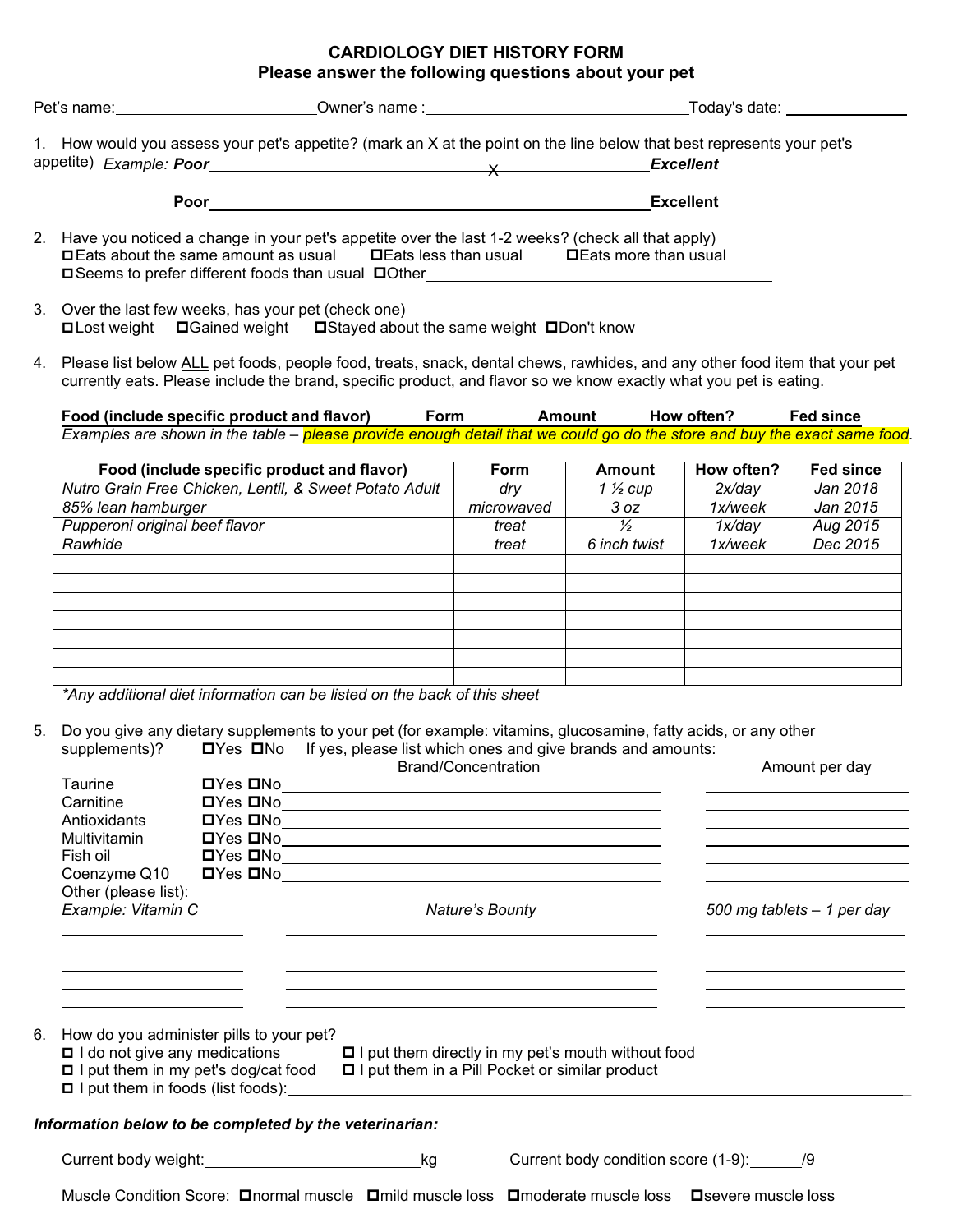### **Ohio Veterinary Cardiology, Ltd. Client Consent Form**

I am the owner or agent of the above described animal and have the authority to execute this consent.

### **Financial Information:**

I assume all financial responsibility for any treatment/diagnostic testing of my pet. I understand that the hospital policy is **payment in full** at the time that my pet is released. An estimate of cost will be provided during the initial consultation. This estimate will fluctuate as changes in treatment are instituted. A deposit of one half of the initial quote will be required prior to treatments. By signing below, I understand that payment in full is due at the time of my pet's release.

#### **Client Information:**

I do hereby authorize the Ohio Veterinary Cardiology Practice and Metropolitan Veterinary Hospital and its veterinarians and their assistants to treat my pet in the manner that is considered to be necessary based on their clinical and/or diagnostic findings. I authorize the administration of necessary treatments, anesthesia, surgery and/or execution of necessary diagnostic tests and understand that there are certain risks with anesthetics, any medication and testing procedures.

Client Signature: We have a state of the state of the state of the state of the state of the state of the state of the state of the state of the state of the state of the state of the state of the state of the state of the

Date: